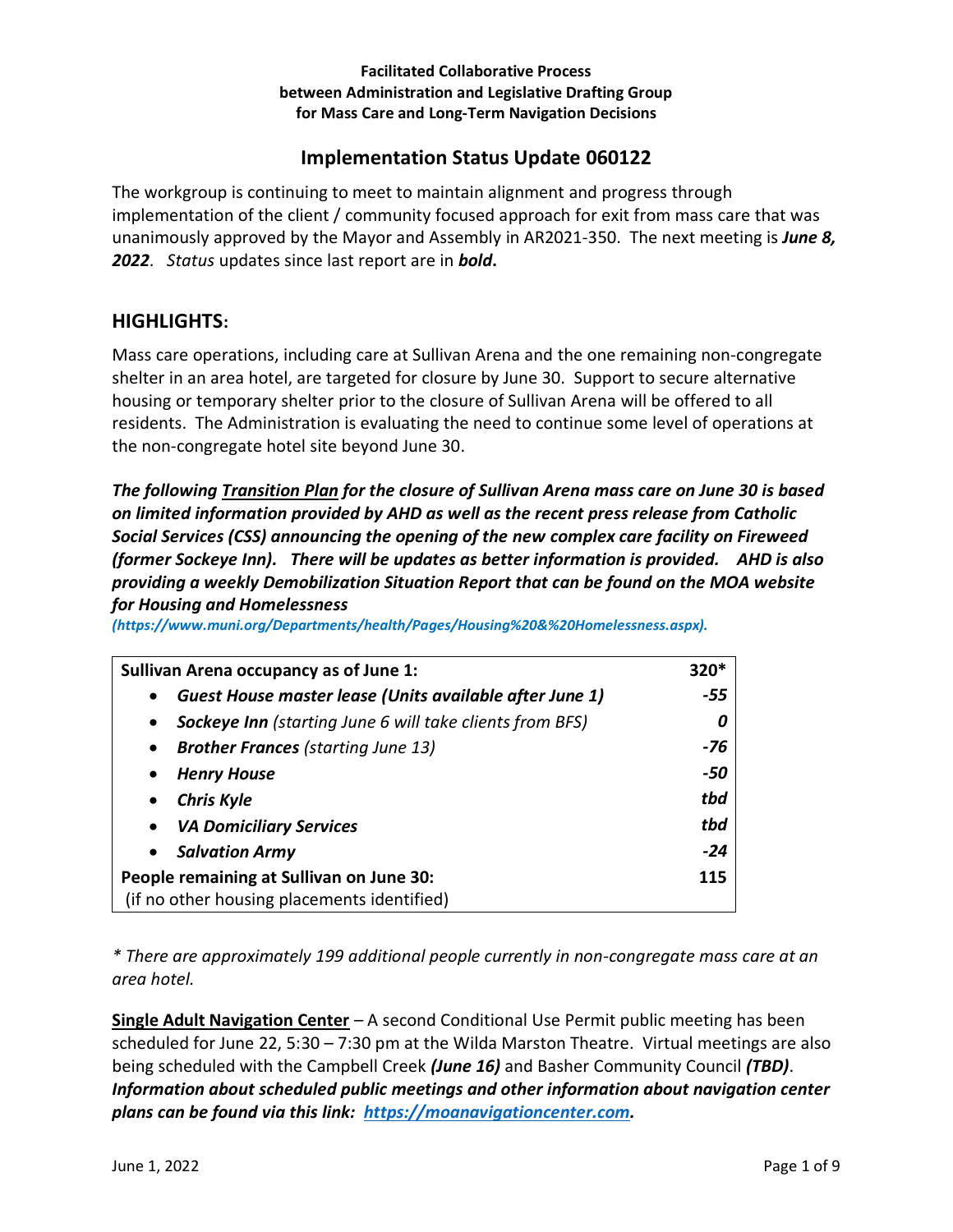*The update on the status of design and construction of the navigation center / shelter at the June 1 meeting indicated that the current cost estimate is \$9.96M for construction direct costs; \$11.74M including 7% contingency and other fees / insurance. The current schedule indicates the fabric structure will be delivered in September with construction complete in February 2023. The Project Manager is evaluating opportunities for temporary occupancy prior to construction completion. Current design drawings (35%) will be available on the MOA website as part of the Conditional Use Permit process. The 65% design package is expected to be available by June 14.* 

*The Navigation Center and the Low Barrier Shelter Communities of Practice (CoP) are actively working to establish community standards for any / all navigation centers and low barrier shelters in Anchorage. The Administration is participating with both CoPs. In addition, a small team of local and outside of Alaska Subject Matter Experts (SMEs) are being assembled to develop the operational plans and community impact mitigation plans for the center / shelter.* 

The Administration is in the process of identifying a dedicated Project Manager / Subject Matter Expert for the Navigation Center / Low Barrier Shelter as agreed in AR-2022-146.

**Permanent Supportive (PSH) / Workforce Housing (WFH)** – Due diligence for the purchase of the Guest House Inn is underway by First Presbyterian Anchorage LLC *501c3 non-profit* and is anticipated to be completed by early August. The transitional housing capacity will be approximately 120 - 150 people.

The Invitation to Bid (ITB 2022B033) for \$900K (AR-2022-155) to support rapid rehousing as part of the mass care exit is expected was issued May 23. Bids will be opened June 6. The tentative timeline for having the contract in place is mid to late June.

**Sockeye Inn Complex Care** – The facility will open for complex care on June 6. Approximately *83* people needing complex care will be moved to the Sockeye from mass care facilities and other shelters. Additional clients will be able to move out of mass care into some of the traditional providers' shelter beds vacated by moves to complex care. *[Click here to read the](https://linkprotect.cudasvc.com/url?a=https%3a%2f%2fcssalaska.us9.list-manage.com%2ftrack%2fclick%3fu%3d88bc0f6ceb48f9810a7d3f632%26id%3dd5f6714c26%26e%3d534261207e&c=E,1,LoCSfxJI3s-kIWkvelsGoO6qPzUH5PreceEV3K7jhDXXC30kc3rR50p7dR0yuAMXbJoHzPsOp9FNaheeSJOn2TKKpBvoGtLwiveD9XrAfwu_fXmsC9rqk0rMKg,,&typo=1)  [full announcement.](https://linkprotect.cudasvc.com/url?a=https%3a%2f%2fcssalaska.us9.list-manage.com%2ftrack%2fclick%3fu%3d88bc0f6ceb48f9810a7d3f632%26id%3dd5f6714c26%26e%3d534261207e&c=E,1,LoCSfxJI3s-kIWkvelsGoO6qPzUH5PreceEV3K7jhDXXC30kc3rR50p7dR0yuAMXbJoHzPsOp9FNaheeSJOn2TKKpBvoGtLwiveD9XrAfwu_fXmsC9rqk0rMKg,,&typo=1) from CSS.* 

**Substance Abuse Treatment and Housing** – AR-2022-111s (as amended) approved May 10, appropriating funds for construction of the Navigation Center / Shelter included a provision that "the Mayor's Administration make a firm written commitment to make a good faith effort to operate the property at 1000 E. 36th Avenue (formerly Golden Lion Hotel) as a substance misuse treatment center". On May 18 the facilitation workgroup agreed to the decision framing process to be used to confirm current needs for substance misuse level of treatment and number of treatment beds and evaluate options to address the problem.All options will be considered, including the Golden Lion property. *A statement from the Mayor confirming his support of this approach was released June 1 and can be found on the MOA website.* 

*Salvation Army did not secure full funding from the State of Alaska to repair the 68-bed treatment facility that was damaged in the 2018 earthquake. The timeline for re-opening is dependent on securing an alternative funding source.* 

**Special Populations Housing** – Funding for potential master leasing or to acquire hotels is being explored to serve this population.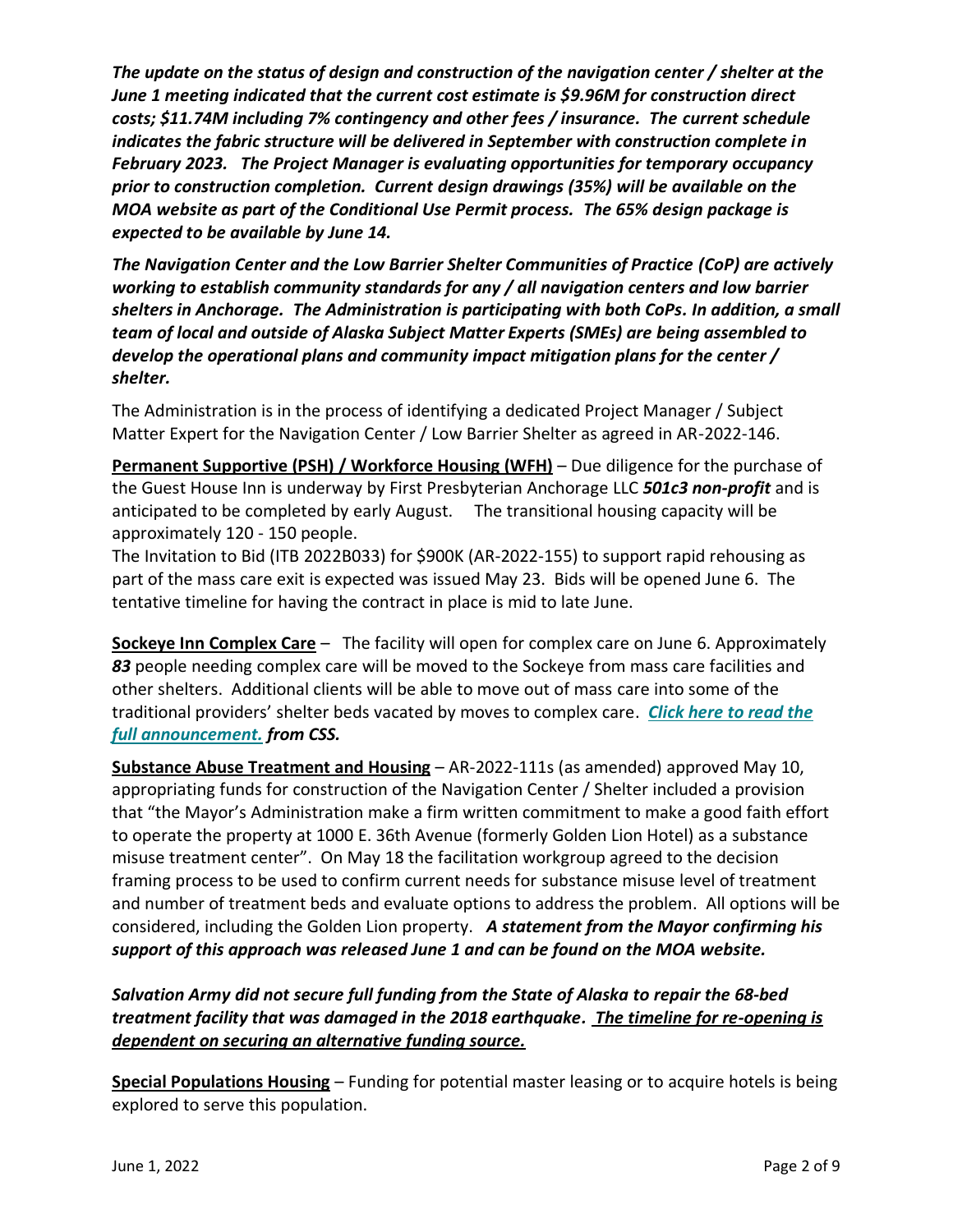### **IMPLEMENTATION STATUS SUMMARY**

**System Overview:** The mass care exit strategy aligns with and closes gaps in the Anchorage Homeless Prevention and Response System. The planned improvements will apply best practices for coordinated entry, navigation centers, emergency shelters, behavioral and substance abuse treatment, and permanent supportive housing to most effectively support people experiencing homelessness, provide the most cost-effective homelessness prevention and response system and minimize adverse community impacts. The resulting enhanced system will provide compassionate and more effective care for Anchorage's vulnerable people experiencing homelessness by providing wrap around support based on what each individual needs. Parallel activities are underway outside of the facilitated process to accelerate moving people into housing to reduce the need for temporary shelter beds. Collaborative funding will be obtained from a variety of sources including public-private partnerships.

**Timeline:** The Administration intends to close mass care by June 30, 2022. An updated timeline is needed based on the updated schedule for construction of the navigation center.

**Funding Plan** – It is inherent in the funding plan for the exit strategy that site selection, operational plans and transition plans support the most cost efficient and effective homelessness prevention and response system.

To date, \$18,450,000 has been committed for the multiple projects in the facilitated plan to exit mass care. Funders to date are the Municipality of Anchorage, Rasmuson Foundation, Weidner Apartment Homes, Chugach Alaska Corporation, Calista Corporation, Providence Health Services Alaska, and Premera Blue Cross. Funds are held in a special project fund account at the Alaska Community Foundation to be expended as projects come online. Other philanthropic donors are contributing to operations, such as Doyon Corporation and the Alaska Mental Health Trust. Discussions are underway with other potential funders. Potential funders' decisions are highly dependent on their confidence in the ongoing support of both the Mayor and Assembly for the funding and implementation of the strategy.

The Assembly / MOA appropriated \$6M in December 2021 for capital investments into 3 planks of the exit strategy:

- o Complex Needs Shelter (Sockeye Inn)
- o Permanent Supportive / Workforce Housing (PSH/WFH)
- o Single Adult Navigation Center / Shelter.

The Assembly approved Resolution AR-2022-111(s) on May 10 appropriating an additional \$6.2M for construction of the Tudor Elmore Navigation Center/Shelter.

In addition, MOA has requested \$15M from the State of Alaska in the 2022 Legislative Request to be used for the following 3 areas. Initial discussions between the Mayor and the Governor / Legislature have been positive.

- o Permanent Supportive / Workforce Housing (PSH/WFH)
- o Single Adult Navigation Center / Shelter
- o Special Populations Housing.

Funding for sustainable operations is being developed and is necessary to attract owners and operators willing to operate and sustain these sites once they are brought on-line. Operating fund sources include HUD (ESG, CDBG, Home), state, MOA, and philanthropy. Sources are tied to specific client needs and program requirements and require continued collaborative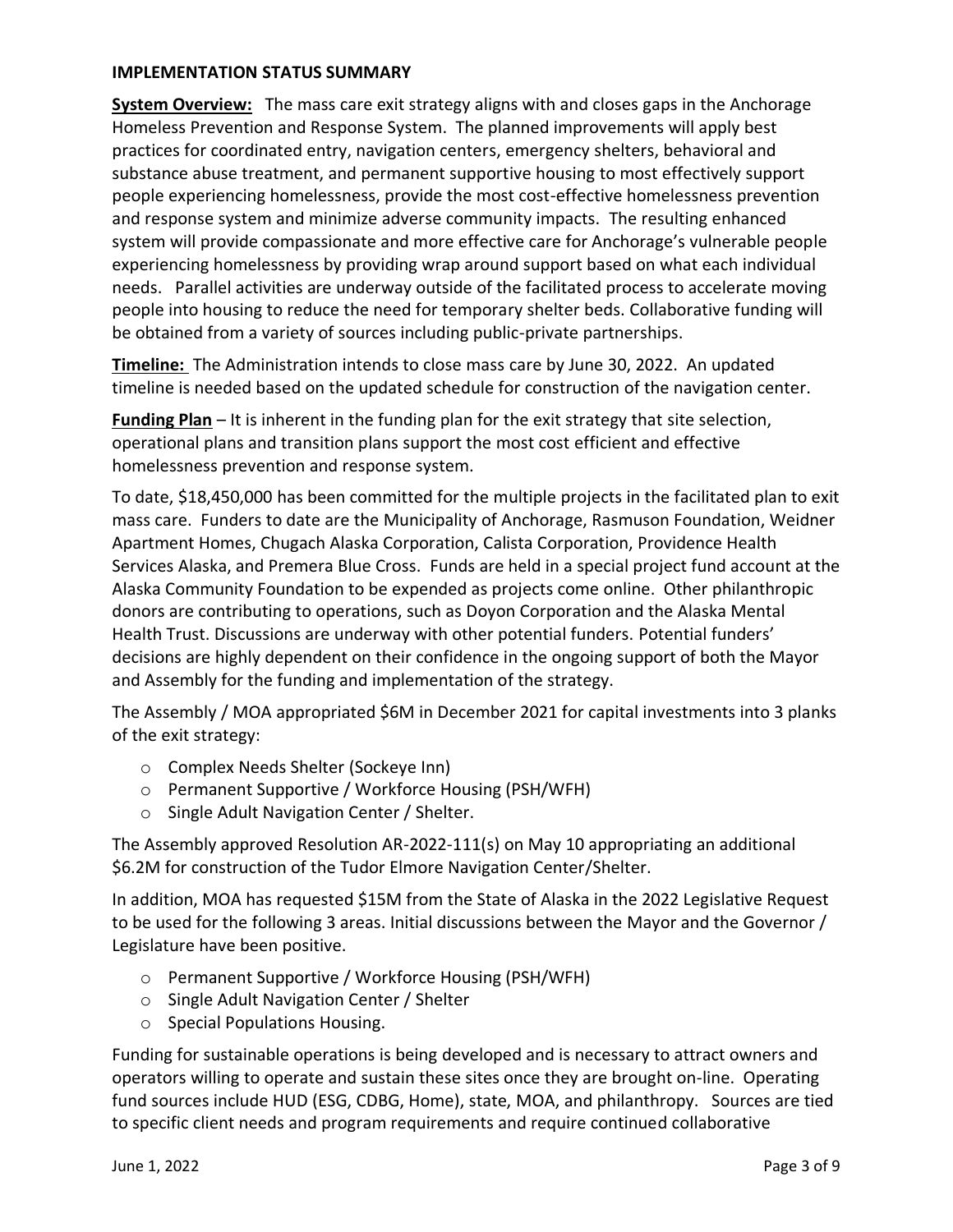investigation to secure the needed funding. The workgroup is developing an overall operating finance plan to detail the anticipated operating costs and potentially available funds for both shelter and supported housing components of the strategy. The operational costs for housing / shelters will be leveraged with available state and federal funding for housing stability.

The working group will continue to consult with MOA Legal, Planning and Procurement to confirm requirements for purchase and operation for sites that include funding from the MOA.

The HUD Technical Assistance resource team 3 is actively engaged in support of the mass care exit strategy. The HUD team is bringing experience working with other cities in similar efforts to maximize access to federal programs for housing stability and increase access to affordable units for housing. A goal has been set to secure housing for 10 people every day between April 1 and June 30 to support the mass care exit strategy.

**Sockeye Inn Complex Care Shelter**:The facilitated plan to exit mass care is to move people as quickly as possible out of mass care to more suitable shelters and ultimately to housing. The complex care shelter will address a long-standing gap within the current continuum of care system by providing shelter and care for persons experiencing homelessness with medical concerns and/or disabilities for whom a congregate shelter exacerbates risk.Over 150 people with medical needs have been identified within the current homeless prevention response system.

The Sockeye Inn was purchased by Ship Creek Community Assets II (SCCA II) on March 29, 2022 and will be operated by Catholic Social Services (CSS). The Sockeye Inn will provide 61 units serving up to 120 people.

The selection of the facility operator was the responsibility of the owner SCCA and was not a MOA decision therefore was not required to follow MOA procurement processes. The MOA Planning Department use determination provided to the owner, SCCA, shows the Sockeye is currently zoned for complex care and a conditional use permit is not required.

## CSS will begin complex care operations on June 6, 2022. *According to CSS 83 people needing complex care will be moved from the Brother Francis Shelter. This will free up 76 beds at Brother Francis Shelter for people who transition out of Sullivan Arena.*

Funds for this purchase are a combination of private and public funding. The MOA contributed \$2M, and non-governmental funders paid the balance to cover the purchase price and closing costs. In addition, Doyon provided beds, linens, storage units, and an automatic door access system for the facility.

The estimated annual operating cost is \$3M - \$4M. AHD is drafting a proposed amendment to the city's HUD Consolidated Plan to secure \$1.2M in CDBG-cv funds. This is a HUD process that will be coordinated with the ACEH which is the HUD designated Continuum of Care (CoC) for Anchorage's shelter and homeless response system. The Assembly approved a \$1.0675M appropriation from the Alcohol Tax to support complex care operations on March 15.

**Permanent Supportive Housing (PSH) / Workforce Housing (WFH)**: Clients served by PSH include people experiencing homelessness who can live independently with suitable support services. Clients served by WFH include employed individuals who are experiencing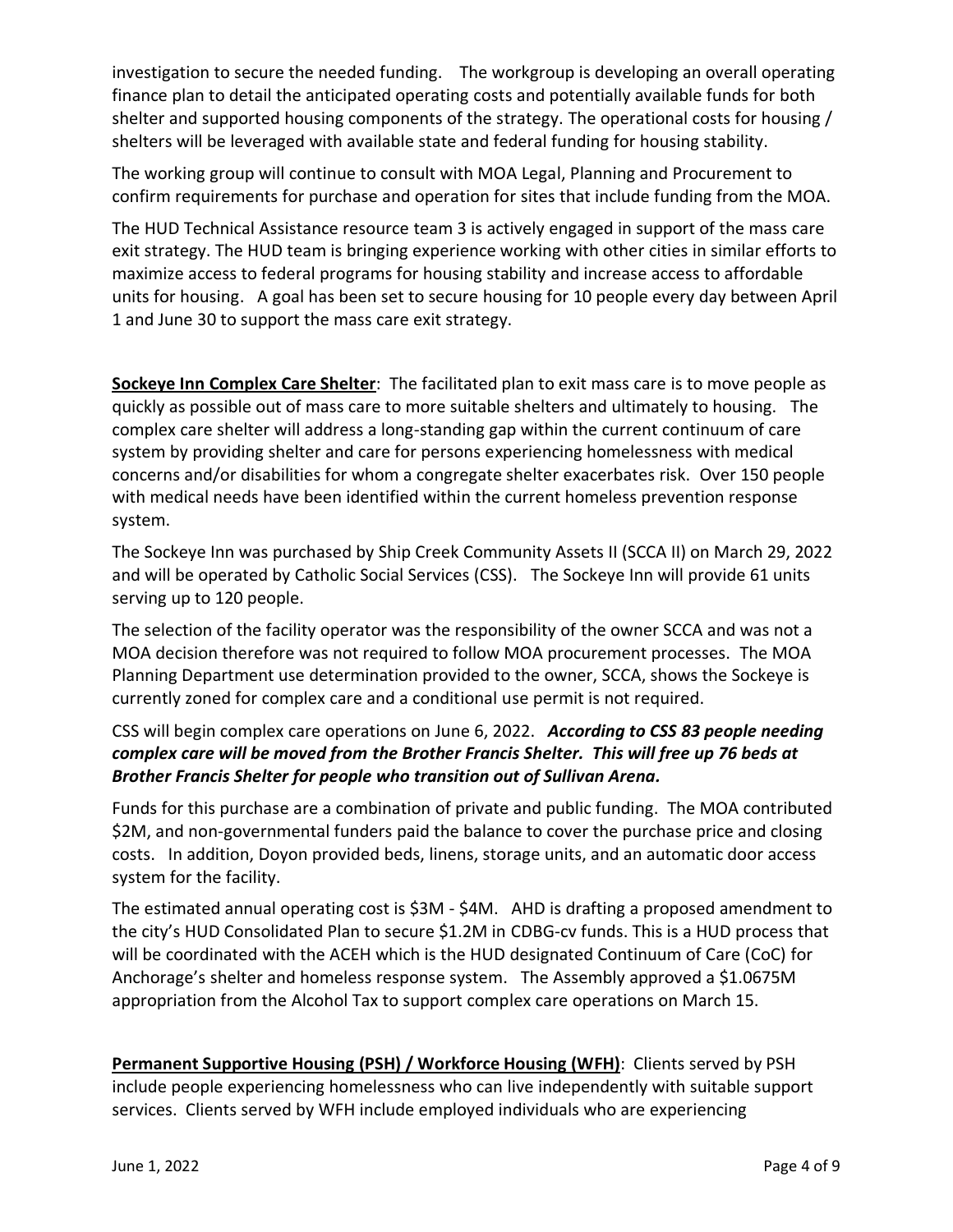homelessness because they cannot afford available market housing. Several hundred units are required to meet the needs of existing mass care clients.

ACEH, as the community coordinator for analyzing and managing gaps in the homeless prevention and response system, is working with philanthropic partners to explore suitable sites and financing options for acquiring properties.

Due diligence review is currently underway with anticipated sale in early August.This hotel conversion will provide 130 housing units serving approximately 120 to 150 individuals.The estimated capital cost per room is significantly less than the cost for new construction and is less than the national average for hotel conversions.

The Guest House is leased for transitional housing while the site due diligence is underway before the sale is completed. This will move people from the Sullivan Arena into transitional housing and then help them move on to permanent housing.

The Assembly passed a resolution on April 26 to use federal funds that the MOA had specifically set aside to move people from mass care to housing. The Assembly approved resolution AR-2022-148 on April 26 to suspend Title 7 procurement rules and appropriated \$1.9M for interim operations by homeless service provider 99 Plus 1 (currently providing services at the mass care congregate and non-congregate locations) at the Guest House for 90-120 days.

The Assembly passed resolution AR-2022-155 on April 28 to suspend Title 7 procurement rules so that MOA could contract with homeless service provider 99 Plus 1 to rapidly move additional people out of Sullivan Arena mass care into available housing other than the Guest House interim operations. This resolution was subsequently vetoed by the Mayor requiring that the contract follow normal procurement processes.The Invitation to Bid (ITB 2022B033) for \$900K (AR-2022-155) to support rapid rehousing as part of the mass care exit was issued on or about May 23. Bids will be opened June 6. The tentative timeline for having the contract in place is mid to late June.

Operating budgets and identification of sustainable funding sources (such as AHFC rental subsidies and housing stabilization funds) are under development with housing providers including RuralCap and NeighborWorks Alaska. A RFI for operations will be issued in June.

The Barratt Inn was previously identified by the facilitation group for potential conversion to approximately 90 workforce and supportive housing units. Negotiations with the owner have been halted because of the need for additional information from the owner to substantiate the level of renovation and cost required to make the facility safely operational. The timeline and cost for renovation need to be clearly determined and more fully assessed before proceeding any further.

Efforts continue to identify additional units to fill anticipated capacity needs for the mass care exit strategy. There are other PSH projects underway in the community that may expand the availability of units that can support mass care exit.

**Single Adult Navigation Center / Shelter**: The Single Adult Navigation Center / Shelter will provide navigation support services and temporary low barrier shelter for persons experiencing homelessness that are over the age of 25 and do not meet the criteria and/or capacity limits for other shelter or housing locations. Most of the clients served at this location are typically single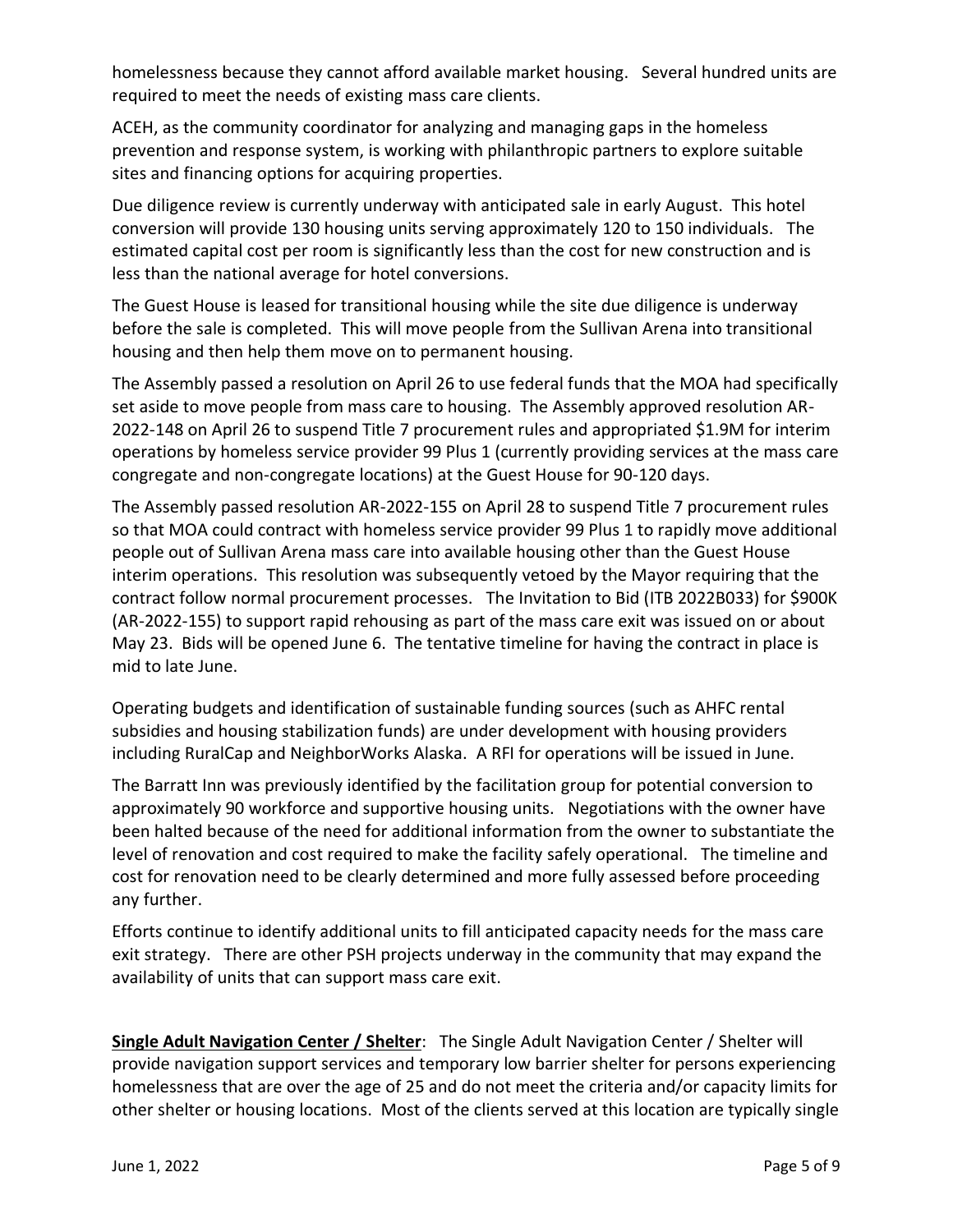adult men. The navigation center will be a low-barrier, service-enriched shelter focused on moving persons experiencing homelessness into permanent housing and will provide temporary living facilities while case managers connect individuals experiencing homelessness to jobs, public benefits, health services, shelter, and housing.

The Assembly approved an appropriation of \$800K on March 15 for preliminary design at the (AR2022-72). A \$50,000 contract was awarded to Roger Hickel Contracting through the competitive process for construction management [\(RFP 2022P007\)](https://purchasing.muni.org/Web%20E-Bid/Open/rfp/2022P007%20Navigation%20Center/Proposal%20Document/2022P007%20-%20Navigation%20Center.pdf). Roger Hickel Contracting solicited competitive bids for the manufacture of the structure and Sprung Structures was the successful bidder. The tensioned membrane structure will take 6-8 weeks to manufacture. The \$2M previously appropriated (AO2021-116S December 7, 2021) for the facility is being released from the Alaska Community Foundation to initiate the manufacturing process for the structure. The manufacture of the structure is planned to occur on a parallel path with final design in order to fast track the project for startup.

Resolution AR-2022-146 was approved April 28 setting policy as a condition of the navigation center / shelter appropriation that the MOA commits to striving to achieve "functional zero" in reducing homelessness in a 2-year period after the navigation center is operational and shutting down the shelter portion of the navigation center once "functional zero" has been achieved. The capacity for the center was reduced from 200 beds with 130 surge capacity to 150 beds with emergency surge capacity of 50 by this resolution.

The Assembly approved Resolution AR-2022-111(s) on May 10 appropriating an additional \$6.2M for construction of the Tudor Elmore Navigation Center / Shelter. This appropriation is in addition to \$2.8M previously appropriated (AO2021-116S) and is contingent on the policies established in AR-2022-146 adopted by the Mayor and Assembly on April 28. AR-2022-111(s) also included a condition requiring that "the Mayor's Administration make a firm written commitment to make a good faith effort to operate the property at 1000 E. 36<sup>th</sup> Avenue (formerly Golden Lion Hotel) as a substance misuse treatment center".

The capital estimate provided on April 28 for construction of the shelter was \$11.9M for construction costs (including contingency) and \$1.5M for internal furnishings for a total of \$13.5M. This estimate was based on the design of a 29,000 sq ft tensioned membrane structure to be fabricated by Sprung Structures and installed at the Tudor Elmore site between the APD offices and the evidence lot. *A revised estimate detail provided at the June 1 facilitated meeting was \$9.96M for construction direct costs; \$11.74M including 7% contingency and other fees / insurance plus the \$1.5M for internal furnishings. This is based on the reduced size of the structure for the 150 bed capacity limit.*

The estimate for annual operating costs provided by the Administration at the April 28 Assembly meeting was \$5M.

The schedule provided by the MOA project manager for the April 28 Assembly meeting indicates that the navigation center / shelter will not be available prior to June 30 mass care closure so the Administration has drafted an interim plan for providing shelter to individuals from June 30 until the navigation center / shelter opens in fall. There has been subsequent discussion of the potential to accelerate construction plans and/or to provide for temporary occupancy while construction is completed. *The schedule dated May 25 indicates the fabric structure will be delivered in September with construction complete in February 2023. The Project Manager is evaluating opportunities for temporary occupancy prior to construction completion.*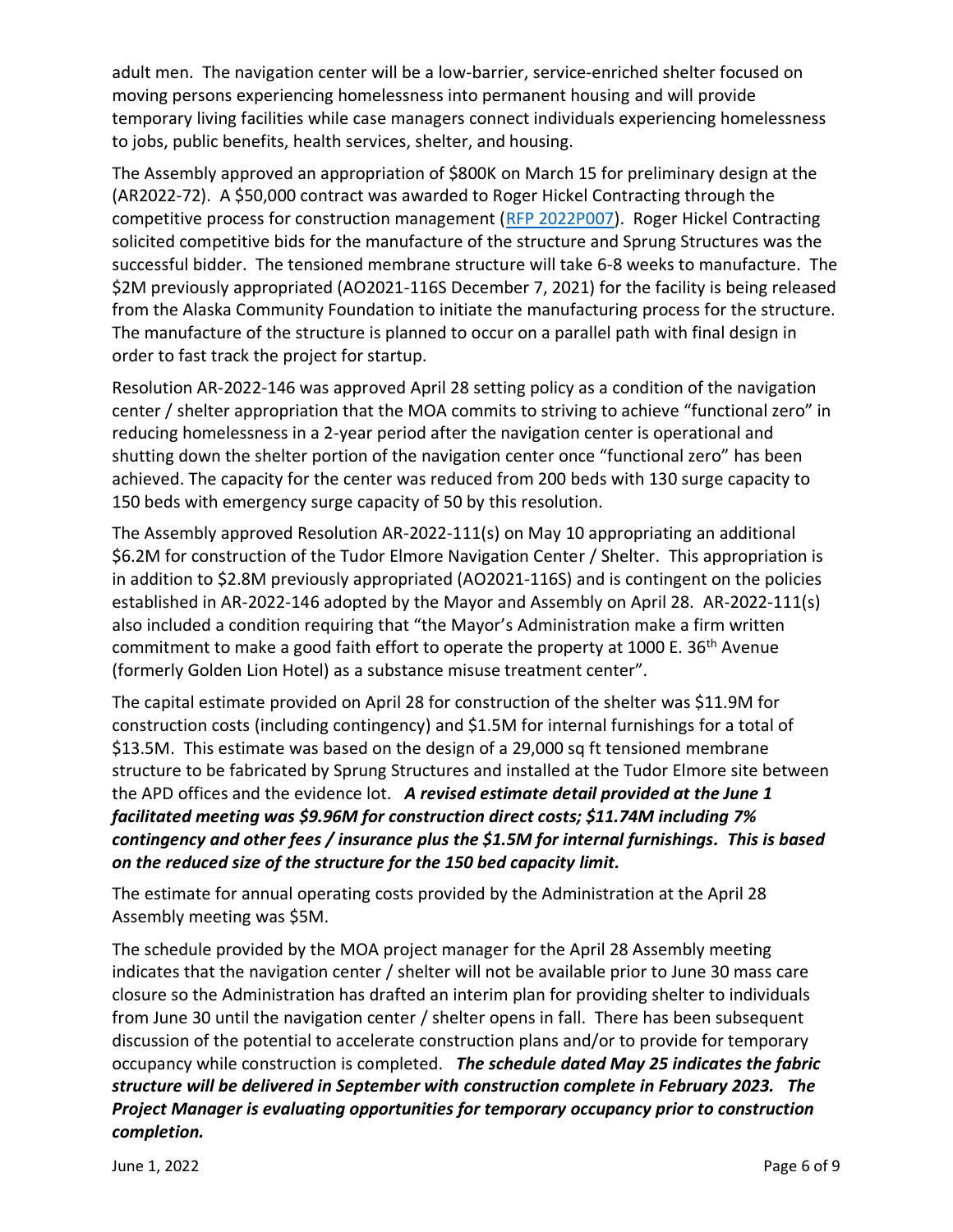*Design drawings (35%) were shared with the facilitation group on June 1 and should be available on the MOA website as part of the Conditional Use Permit process. The 65% design package is expected to be available by June 14.* As a result of reducing the planned capacity of the facility the restroom and shower facilities will be relocated from outside to the interior of the structure.

*The Navigation Center and the Low Barrier Shelter Communities of Practice (CoP) are actively working to establish community standards for any / all navigation centers and low barrier shelters in Anchorage. The Administration is participating with both CoPs. In addition a small team of local and outside of Alaska Subject Matter Experts (SMEs) are being assembled to develop the operational plans and community impact mitigation plans for the center / shelter.* 

The facilitation workgroup requested a documented Program / Operations Plan that describes the vision for the functioning of the facility.

**Special Populations Housing:** (Elderly, Women, LBGTQ+): A site location has not yet been identified; however, the workgroup is continuing to monitor other system enhancements planned and/or underway by other program providers that will be / may be serving this population (e.g., the Choosing Our Roots grant mentioned below). Funding for potential master leasing and/or hotel acquisitions for rooms to serve this population is also being explored by the facilitated workgroup.

**Substance Abuse and Housing**: Assembly AR-2022-111s (as amended) appropriating funds for construction of the Navigation Center / Shelter included a provision that "the Mayor's Administration make a firm written commitment to make a good faith effort to operate the property at 1000 E. 36th Avenue (formerly Golden Lion Hotel) as a substance misuse treatment center". On May 18 the facilitation workgroup agreed to the decision framing process to be used to confirm the current needs for level of treatment and number of treatment beds and evaluate the options to address the problem. All options will be considered, including the Golden Lion property. Subject matter experts from the Alaska Division of Behavioral Health have been contacted to provide current information on needs and service gaps.

Efforts are underway with the Salvation Army to return the 48<sup>th</sup> Avenue facility to service for providing 68 substance abuse treatment beds. The Boutet Company has completed the 100% engineering package for renovating the existing location to repair 2018 earthquake damage and allow safe occupancy using State of Alaska funds. *The Salvation Army was not able to secure State of Alaska 2018 earthquake response funds as planned. Alternative funding sources and the Impact to schedule is not yet known.* Other potential Salvation Army locations are also being discussed for return to service.

**Other System Enhancements:** In addition to implementation of the 5 planks of the exit strategy there is work ongoing by other partners in the homelessness prevention response system that create potential space for moving clients out of mass care. These include reopening and/or optimization of existing shelters to increase bed capacity (Salvation Army, Downtown Hope Center, and Brother Francis), improving the system for utilization of rental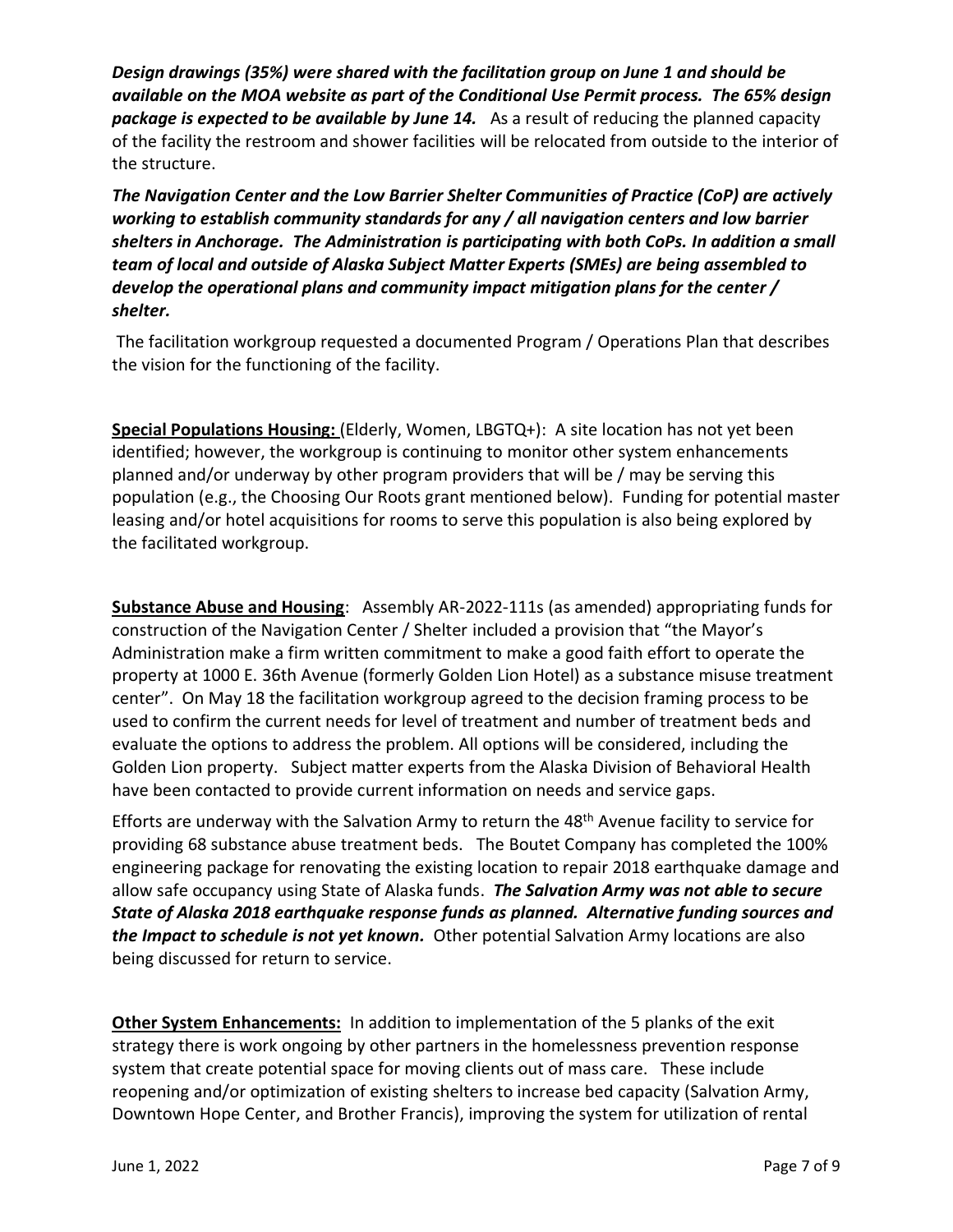assistance and housing stability funds, and the United Way Landlord Housing Partnership incentives. Choosing Our Roots (COR) has a \$500K ARPA grant from AHD for 10 units of LBGTQ+ (age restricted) safe shelter/housing.

As previously communicated:

- $\circ$  Facilitated Process Clarification: The Assembly members who are part of the facilitated process committed to collaborate with the Administration members to develop the recommended strategy and guide implementation of the mass care exit strategy. The Assembly members maintain frequent communications with the rest of the Assembly to share status updates and opportunities to provide input. The Assembly members neither represents nor guarantee the votes of other Assembly members on the recommendations that result from the facilitated process.
- o We continue working together with commitment to collaborative process.
- $\circ$  We share goals to end homelessness and belief that navigation is only one part of the continuum of care; housing always a goal; shelter will be a part of navigation plans.
- $\circ$  Not politically focused it's about getting it right for the benefit of the community.
- $\circ$  Have agreed to a decision process that supports reaching agreement on quality decisions that are best for our community.
- $\circ$  Have agreed to a decision frame that includes problem statements, timeline, outcome goals, ranking criteria, alternatives to be considered and analysis to support decisions.
- $\circ$  Will socialize / communicate / vet progress with rest of Assembly and other key stakeholders and community partners to include Community Councils as discussions move forward.
- $\circ$  The mass care exit strategy aligns with and closes gaps in the existing Homeless Prevention Response System.